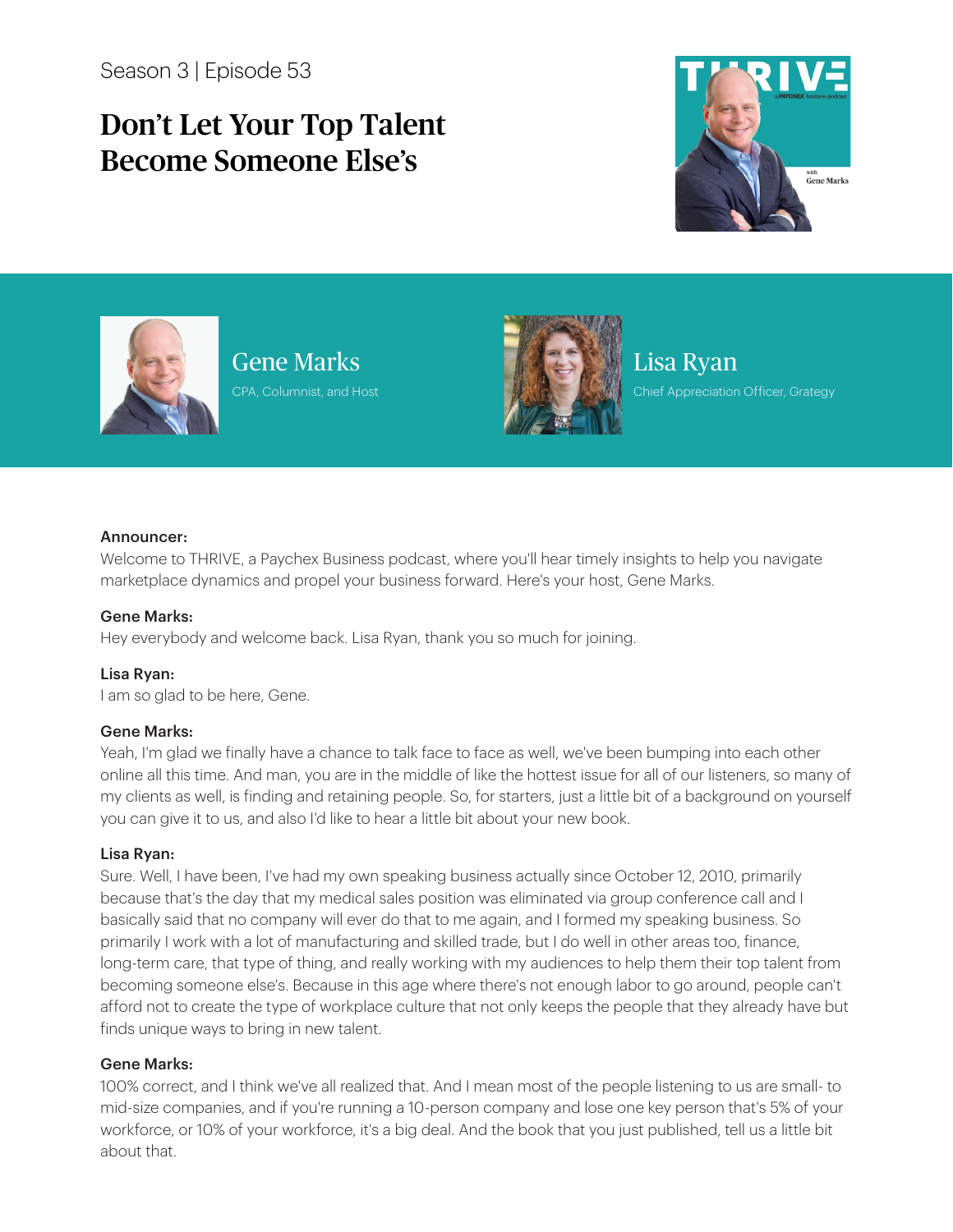# Lisa Ryan:

Yeah, it is called Thank you Very..... It's called, Thank You Very Much-

# Gene Marks:

You're welcome.

# Lisa Ryan:

And that is the correct response, by the way. But it's gratitude strategies to create a workplace culture that rocks. My company is Grategy, which is gratitude strategies, so it really comes down to helping employees to feel valued, appreciated, and that they are part of a bigger mission. And like you said, you have a 10-person company you lose one person, that hurts. But you also have so many opportunities to create this family type environment where people get along, where they enjoy working together, and you have some benefits going for you that maybe some organizations that don't have that level of personalization have.

# Gene Marks:

I always thought that as well, I mean people talk about working for big companies versus small companies, and a lot of my clients are, how are we going to compete against some of these big brands or even the government offering more benefits or more compensation theoretically? And I always thought that was sort of the wrong attitude. I mean I think there are a lot of pluses for working for a smaller organization, don't you think so?

## Lisa Ryan:

Absolutely because not only that, you have the ear of leadership where they can, you have more immediate access. You can customize your benefits, your programs to the people who are working for you, see what is important to them. And frankly, it's not about the money, after a marketable wage it's not about the money. If it was, we'd all be working at Amazon for \$40 an hour.

## Gene Marks:

That's true. Yeah, it's true. And I always say that to my kids as well. Like when they were first starting out to work and even when they were taking jobs during college, I mean I always just thought it's so important that you enjoy where you work and the people that you work with makes all the difference. And the environment and the culture of the company. And so, you're right, it could be a big company or a small company, as long as wages are like you said, marketable, as long as we're in that range there's a lot more that small businesses can offer, I think. If you have the right culture.

## Lisa Ryan:

Yeah, absolutely. And it's with the wages because this always comes up, but yes, salaries are going up. We're going to have to deal with it, to find people you're going to probably have to pay more than you were paying before. But one thing to keep in mind is if you are spending all of this money to woo new talent, what are you saying to your tenured employees who now, they've been there for 10 or 20 years and they're making this much less than or this much more than the brand-new person coming in off the street. So, we really have to look at our businesses holistically.

# Gene Marks:

So, talk to me more about that. Here as we were entering in this conversation, I thought maybe we would talk more about attracting new employees, but I'm not so sure, maybe we'll have time for that or not. But you bring up such a critical point of retaining your existing employees. So, give me some advice, Lisa, like what are you seeing companies, particularly small- and mid-size companies doing, to make sure they're creating the right kind of culture that their existing employees stay on, they don't lose them?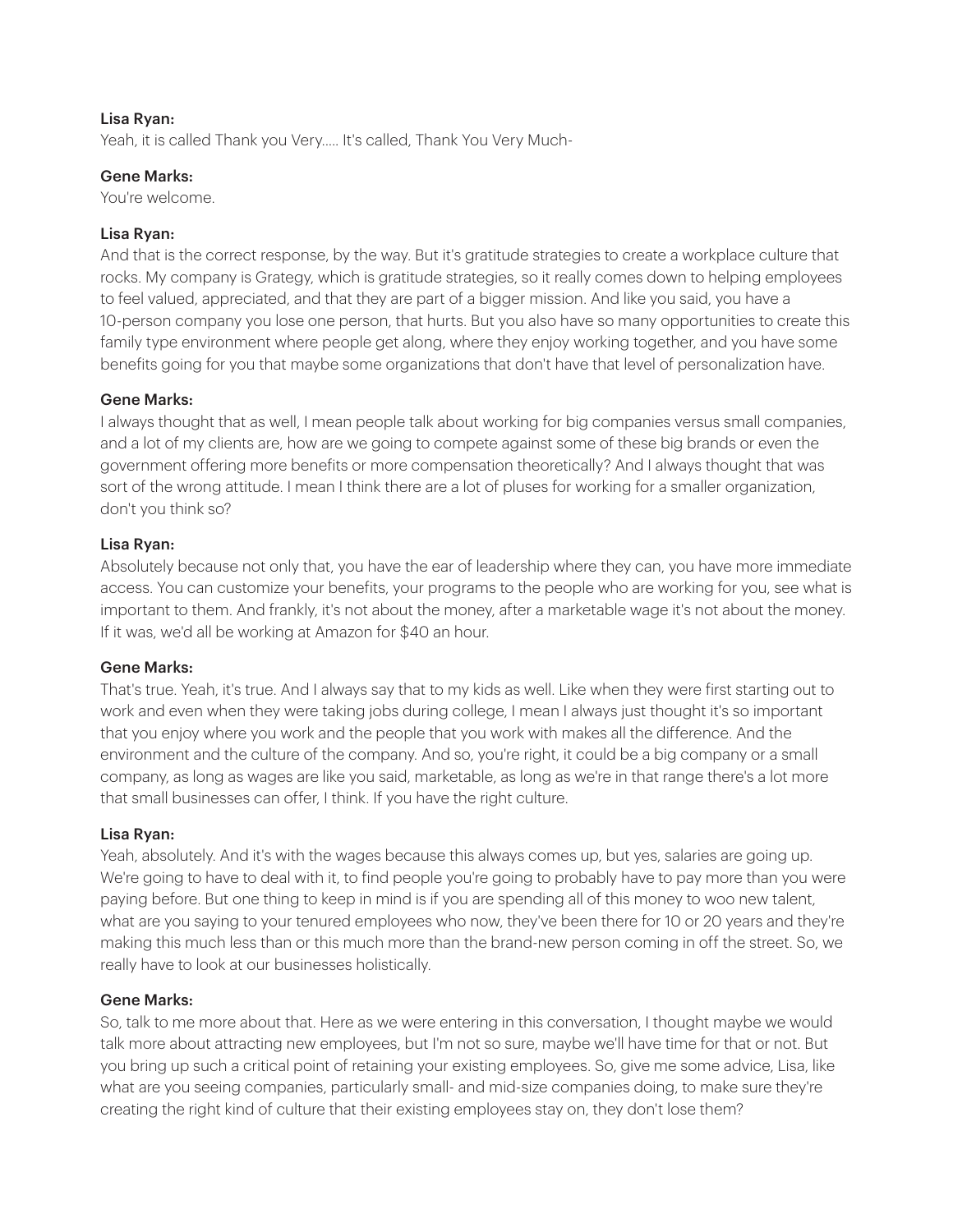# Lisa Ryan:

Well, the cliff notes version of my thanks talk, which is my thanks process, is first you're building trust. Your employees aren't necessarily going to like what you have to say, but if they know that you're always being upfront with them in good times and in bad times they're more likely to trust the process. The H, help your employees to be better tomorrow than they are today. Are you investing in them? Are you sending them to training? Are you bringing in training? Are you making resources available to help them get better personally and in their career? The A, acknowledge, applaud, appreciate. Are you thanking people for doing their job besides the paycheck that they get every Friday? Are you letting people know specifically what you appreciate about them?

# Lisa Ryan:

The N, navigating work life integration. And I think with the pandemic the last two years where we've discovered that we have a whole lot more going on than just our professional lives, we become more empathetic as leaders, we figure out how we can add flexibility that people want. The K, getting to know your employees. Instead of doing exit interviews are you doing stay interviews? What keeps you here? What do you like about working here? What would make you leave? Personalizing your appreciation with gift cards that they actually like and will use, favorite candy bar, favorite restaurant, knowing your employees. And the S is serving a greater mission. You're just not making pieces parts, you're just not supplying this level of service, you are making a difference in the community and in the world in this way. And that's how people want to be connected with a mission that is bigger than them.

# Gene Marks:

I can see you've given this speech before.

## Lisa Ryan:

Once or twice.

## Gene Marks:

Yeah, it's kind of second nature, I can see. Let me zero in on the K about knowing your employees. Listen, we all do such a great job with our performance reviews, we're on time, we give the feedback all the time. All of my clients are just fantastic at performance reviews. Of course, I'm kidding, we do terrible jobs with the performance reviews. What-

## Lisa Ryan:

I was just going to say wow, that's unique.

## Gene Marks:

Yeah, that's the opposite of reality. Yeah, and I always make that joke whenever I'm speaking to business groups, because we all sit around, and we all know that we basically stink at giving performance reviews. Or at least, and it's not that we don't want to but it's just we don't have the time, we forget, we whatever. And listen, I mean you would agree that today's workplace the workers, half of them are Millennials or Gen Zers, generations that have grown up on getting immediate feedback, that have looked for sort of more real time gratification. Tell me, give me your thoughts on performance reviews in particular, that's the K of saying thanks. I'm curious to hear more thoughts on what you see good employers doing when it comes to performance reviews.

## Lisa Ryan:

Well and number one, if the only time that your employees are getting any feedback is once a year at that personal performance review, that is not enough.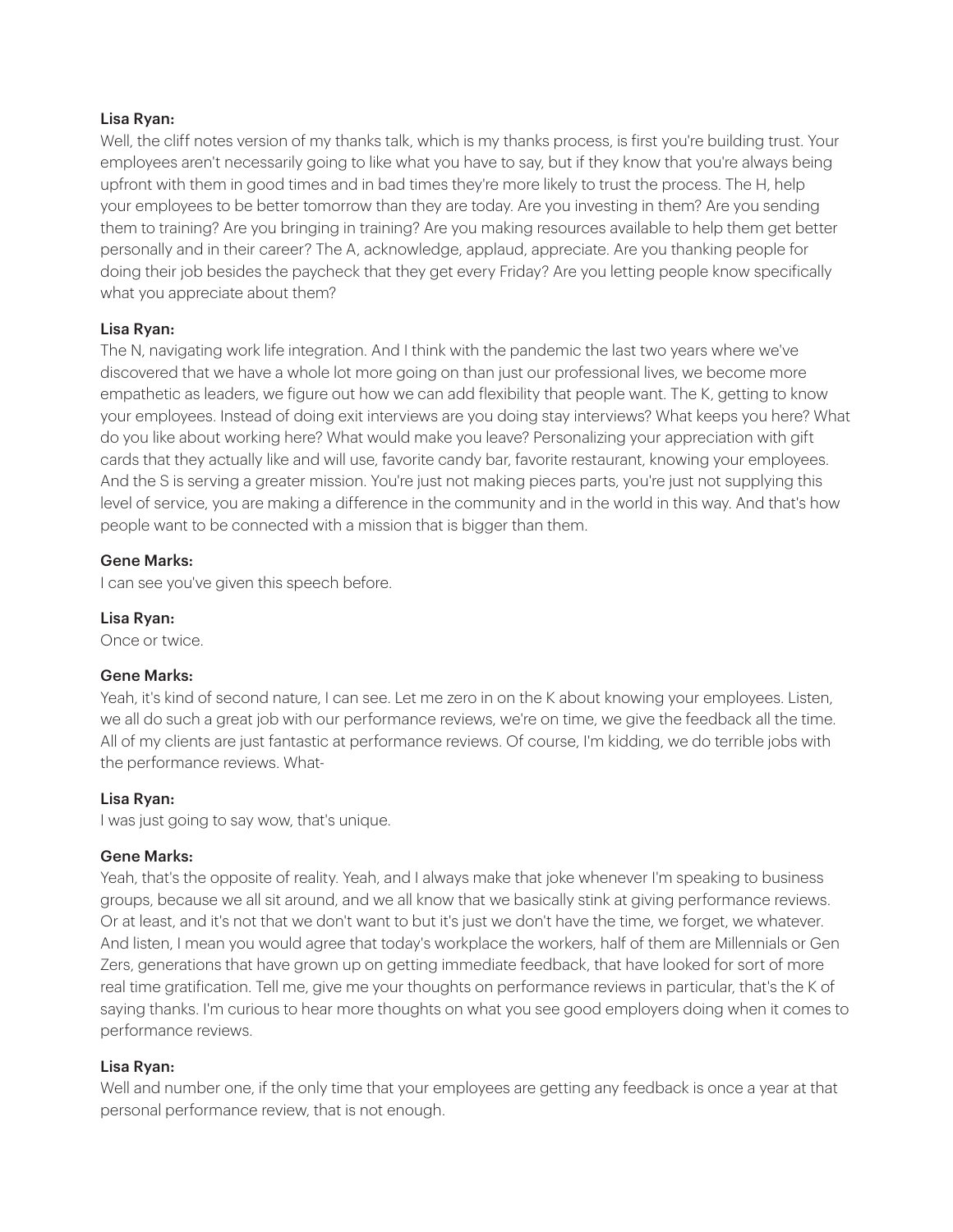No, it is not.

# Lisa Ryan:

That is not enough at all. Number one, as you just beautifully demonstrated, managers hate giving them and employees hate receiving them because now they get to find out everything that they've done wrong the last 364 days. So instead, when we look at the feedback, the access to information that Millennials and Gen Z want, it's quick touch bases. How am I doing? How are you doing? How can I help you? What resources do you need? Setting 90-day goals of sitting down with employees, where do you see yourself? I want your job in five years. Okay, well you know what? I can use my replacement, let's figure out how to get you there.

# Lisa Ryan:

So you're having regular conversations and also realizing that your employees see the world differently, particularly if they're coming from a different field. And you've had, we've all had this happen, an employee's been with you for two weeks brand spanking new in the industry, and they want immediate access to the CEO so that they can share their thoughts about how to make improvements in this 50-yearold company. The owners, the leaders that roll their eyes, that say this is the way we've done it for 40 years, who are you to come in here and tell? Those employees not only are they going to leave, but you're not going to see the world through their eyes. And maybe it's not the best idea, but it could be the seed of an idea that can completely change your business.

# Gene Marks:

So, do you see a lot of your clients, a lot of the people that you speak to when it comes to performance reviews, the ones that are doing it better they're doing it more frequently I'm assuming, correct? And I guess they're using technology or platforms to keep notes, get reminders, make sure that any formal meetings don't slip through the cracks, are you seeing a lot of that?

## Lisa Ryan:

Yeah, yeah. One of the things that I really like that I talk about in my programs is that we talked about, the stay interview, but also the all about me sheet. So, finding out from your employees their kids' names, again, favorite candy bar, favorite gift card, favorite restaurant, trying to get this information so that you can personalize the attention. And having some kind of tickler file or something that you can go and, "Hey George, how did your son's baseball team do?" And George is going to be like, "Holy cow, he remembered about my son?" No, she looked at a piece of paper three minutes before your meeting to remind. So, we don't have to be geniuses, we just have to care enough to pay that attention.

## Lisa Ryan:

And the same thing with the stay interview is sitting down with every one of your employees, maybe breaking bread with them, taking them to lunch, doing something. Especially with a smaller company, you have the time to do it. But you're breaking bread and you're having conversations with people, particularly as the owner. They're going to be like "Wow, I got to have ones with the boss today." But you find things out and then they share. One critical mistake that companies make that they bring in a high-priced consultant to come in and do a big employee engagement survey and find out all this stuff, and then 10 months go by and they're still putting together all the numbers and everything and the employees are like, well that was a total waste of breath. So you have to give these shorter pulse type surveys and give your managers, give your leadership team the tools and the resources that they can start immediately acting upon what the employees said. Because when they see that their words are listened to, they're taken seriously and acted on, they are much more likely to feel safe sharing their thoughts and ideas.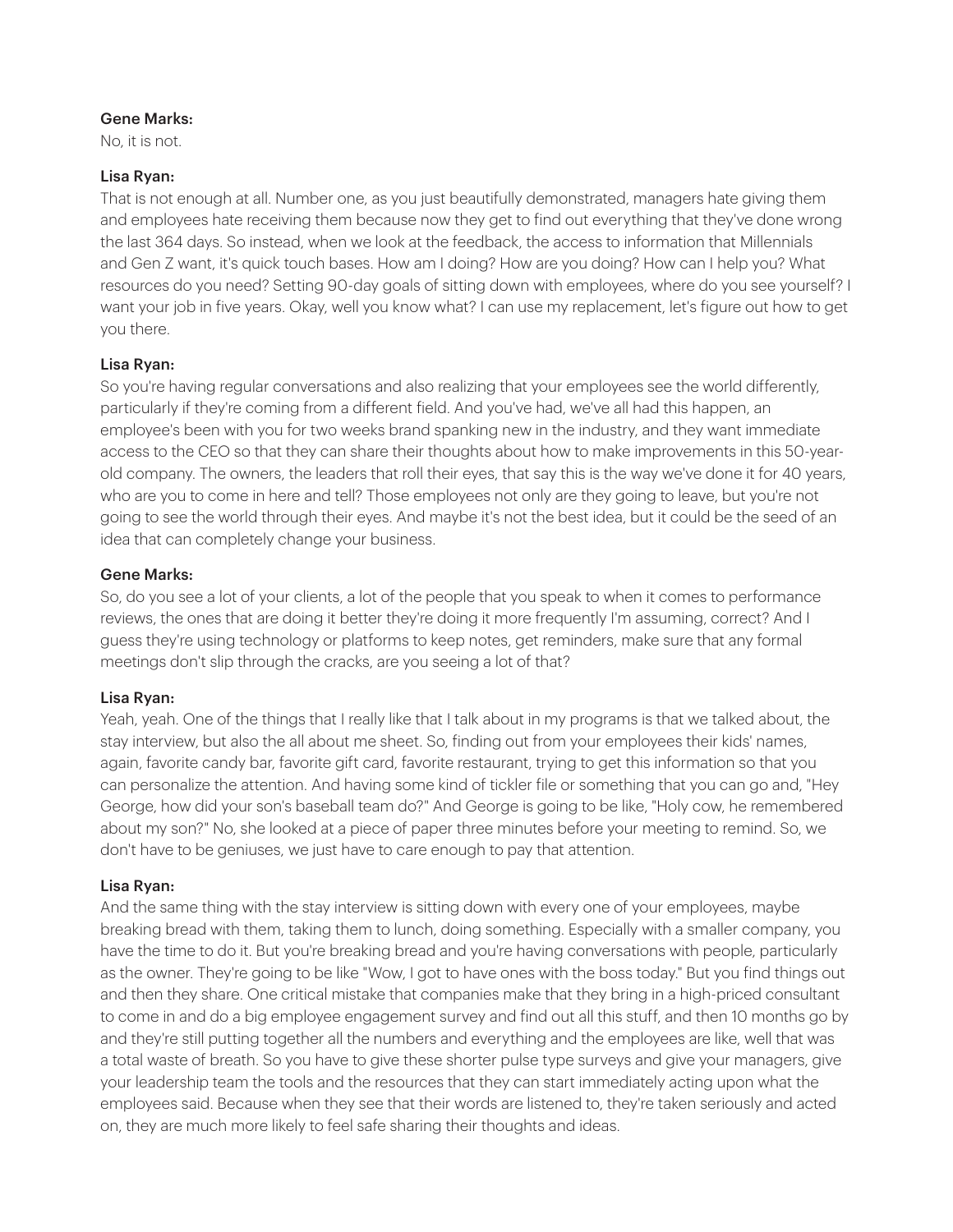One of the biggest, I've been running my business now for like 25 years, and I think one of the biggest changes that I've seen in how we manage people today, and it's been exacerbated by COVID, it's not just offering health insurance and it's not just offering a retirement plan to employees, but it's flexibility. And I want your thoughts on that because there's all different definitions of flexible benefits for employees, obviously there's work from home or working from anywhere. I hear a lot of people talking about and considering four-day work weeks, which to me is also about flexibility. And I see a lot of my clients revisiting their PTO plans, their paid time off plans, some of them even considering unlimited paid time off plans for certain levels of employees with certain levels of approvals before they can fully take advantage of it. Do you agree with that? Do you think the flexible workplace is one of the biggest changes you've seen or is there any other change that you've also come across you're like Gene, I'm also seeing this out in the workplace?

# Lisa Ryan:

Well, flexibility is now an expectation.

# Gene Marks:

Yeah.

# Lisa Ryan:

I mean it's one thing that you and me have in common with Bill Gates, and Elon Musk, and Jeff Bezos is that we all have the exact same amount of time in the day, the exact same 24 hours.

# Gene Marks:

And that we're both brilliant.

## Lisa Ryan:

Yeah. So, whether you're looking at different start times, a little bit of flexibility. Because if you're in manufacturing, well people kind of got to be there. Same thing with retail, kind of got to be there. But can you stagger? Have some people work from 8:00 to 4:00, other people 9:00 to 5:00, 10:00 to 6:00 of just offering that flexibility? For the companies who have had a completely remote workforce for the last two years and now they are saying "Oh, you're coming back to the office full time", basically what they're saying is we no longer trust you even though you've been perfectly well doing your job for two years. But employees are saying no I'm not. And then these leaders are surprised, well what do you mean you don't want to come back to the office, and take that hour long commute into the city every day, and pay for parking, and spend five hours of your week in a car? So, it doesn't make any sense that what we learned during the pandemic, a lot of it we can keep going forward.

# Lisa Ryan:

Company culture is going to change, a hybrid workforce is different than an in-person workforce, which is different than a fully remote workforce. All of the above have pluses, they all have minuses. But if we just look at the fact that one's not better than the other, they all have their good points and their bad points, but culture just is. And we look at our businesses differently than ever before. One really quick story, I spoke at a roofing conference a couple years ago. And you think about roofing, suns out, it's not raining, you're putting on roofs. Well, this one owner had such a hard time finding people, they put on roofs Monday through Friday, they give of all of their employees the entire weekend off. And have they lost some jobs because of that? Well yeah, because they're not working Saturdays. But are they more profitable? Yes, because that owner is not spending all of their time trying to hire people in a market where they're almost impossible to find. So, it's these little tweaks of the way that we've always done business that we look at that differently now.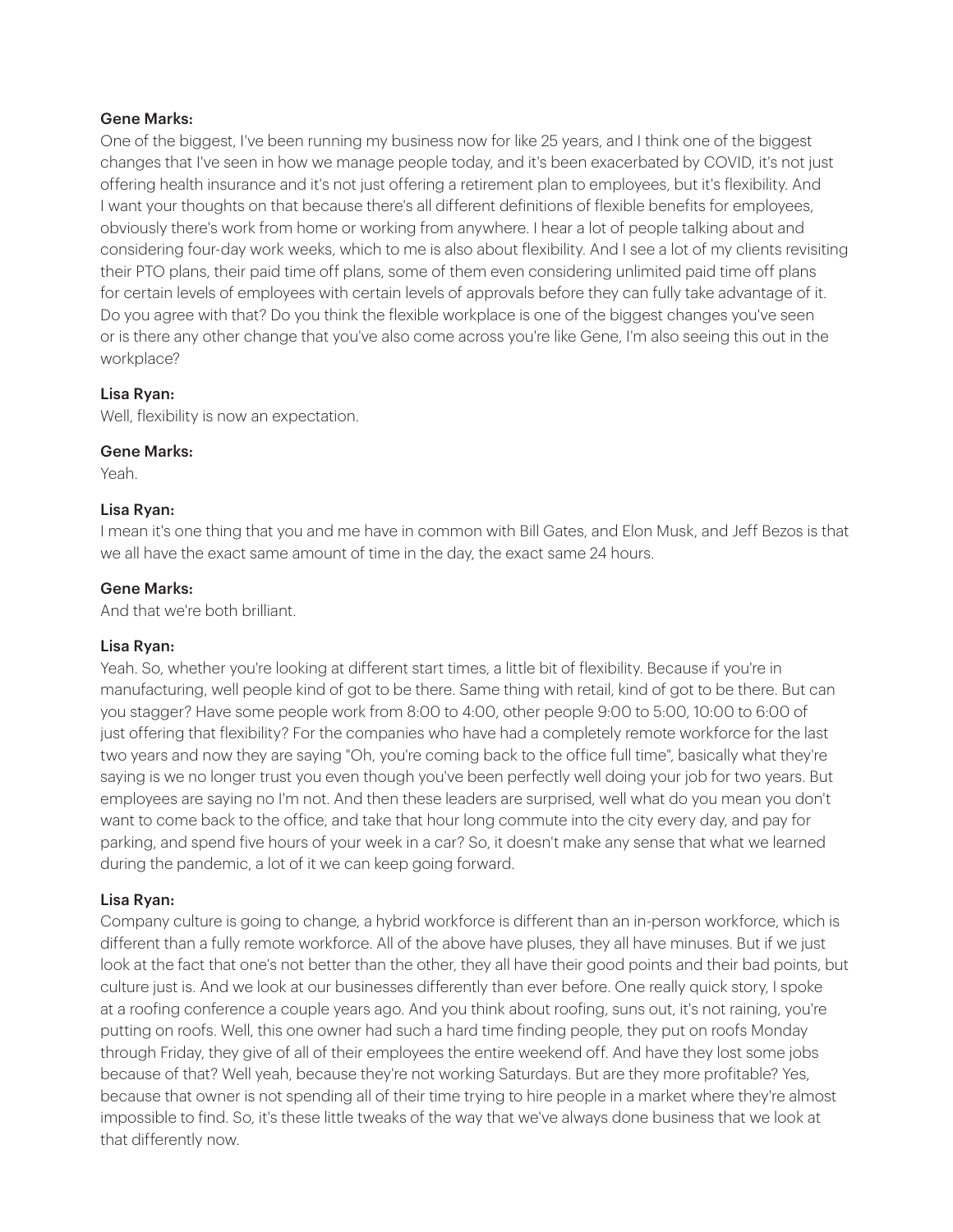That's fine, that makes a lot of sense. Lisa, on the same vein of flexibility and different types of work, different types of hours, obviously a lot of employers are struggling with working from home, and bringing employees back to the office, and to trying to figure out the right balance. What advice do you have for employers who are trying to figure out a good work from home policy? If you were running a business with 50 employees, what would you be doing?

# Lisa Ryan:

Well number one, I would be sitting down with my employees and setting some expectations as far as what they want. Because a lot of times leader are afraid to ask their employees, "Well what do you want?" Because they're going to be like, "Well I want a 50% pay cut, and to from home two days, work from home and only have to work two days a week." It's like no. You know what? I think that for me if I could just come in a half hour later, I'm dealing with childcare issues. Okay, you know.

# Lisa Ryan:

So, it's sitting down and asking or getting together with your leadership team, putting together some options, but then getting the buy-in from your employees. Having those conversations to let them know listen, we are trying to work this out, we want your feedback. Some changes are coming but you are important to us, you are the most important reason why we're doing this. How can we make this so that we have the best of all worlds? We have time where we can bond and have meetings together and share water cooler talk, we have the flexibility of maybe not having that daily commute all the time. What does that look like? And getting the feedback, that's the number one thing. Too many times managers take everything on their shoulders, and they think oh, I've got figure all of this out. No you don't, listen to your people, get their feedback.

# Gene Marks:

I've got to interrupt you [inaudible 00:18:33], because we were talking earlier about some of the benefits of running a small business versus working for a big company. And if you work at a big company, it's usually going to be HR that's going to figure out what the work from a home policy is going to be, and you're going to have very little say in that because there's hundreds or thousands of employees that are affected. Whereas if you're an employee you work for a small business, you will have more of a say in that, particularly if the business owner like you're recommending communicates and asks and surveys his or her employees. And that's just another plus I think when you're recruiting people to say you come and work for me, we're a smaller company but you're going to have a say in your lifestyle and what your work schedule's going to be. You were about to say something else?

# Lisa Ryan:

I think that was, I think I had covered it.

## Gene Marks:

You covered it. I have one client who has a hybrid work from home policy, but he doesn't let anybody work from home on a Monday or a Friday. What a jerk, huh?

Lisa Ryan:

Yeah.

Gene Marks:

I know.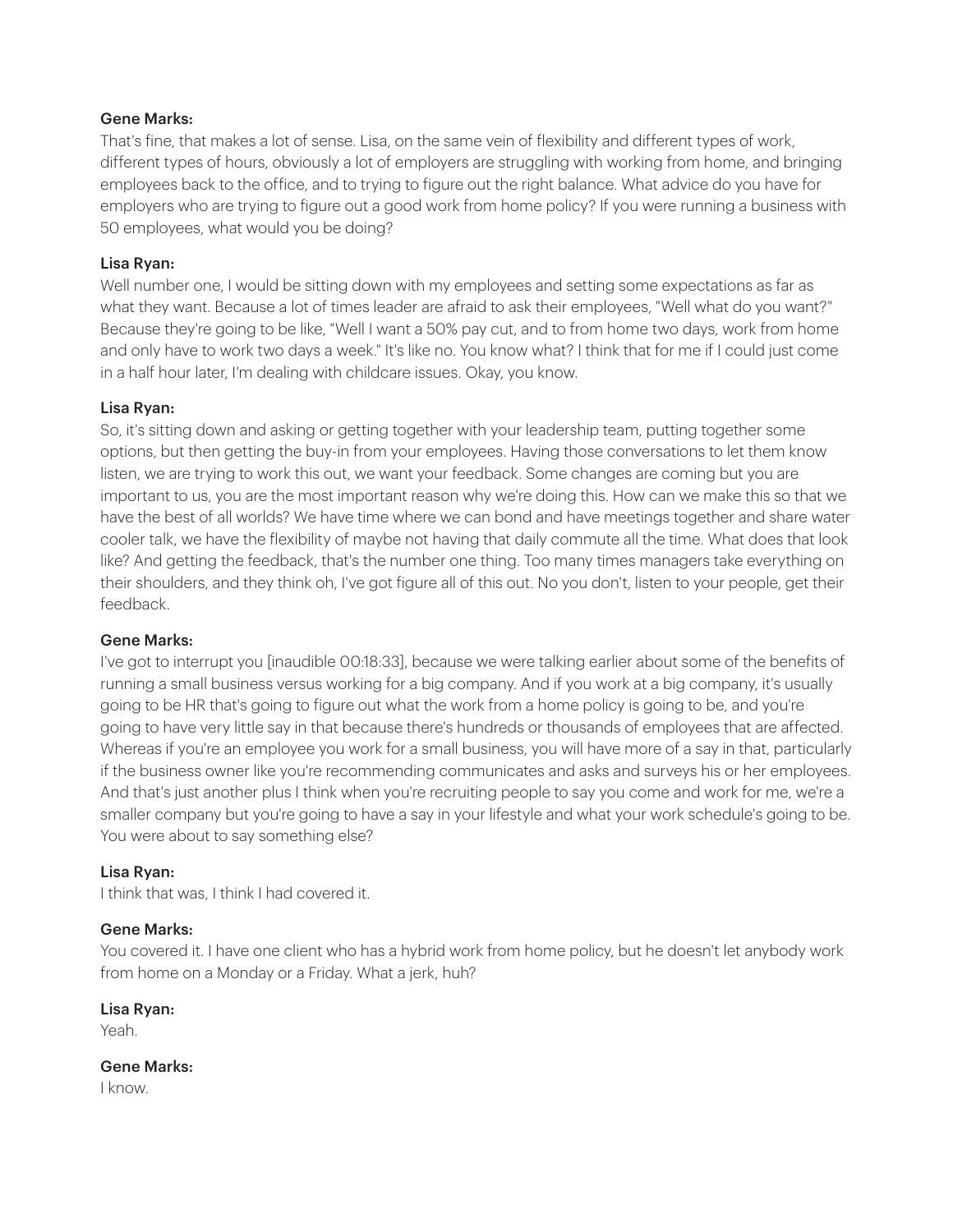# Lisa Ryan:

And the funny thing is when you say that it comes across to the employees as spiteful, you're a jerk. Why do you trust me on Tuesday, Wednesday, and Thursday but you don't trust me on Monday and Friday? And that will cost them.

# Gene Marks:

It will because it's all about, it really is all about having trust in your employees. And even when people say the four-day work week, I mean the companies that I know that have been implementing that are saying listen, it's not about a four day work week, it's about you have your job responsibilities. I don't care if you take four days, 20 hours, 60 hours, just this is your job responsibility so get it done. In however much time that you need you get it done. That level of trust, I mean people forget man, your employees are grownups, they're not babies. They want to be treated like adults.

# Gene Marks:

Before I let you go, we just have a few minutes left, we've talked about a wide variety of topics, but I want to just kind of get your thoughts on benefits. Health insurance, retirement plans, work from home, having a flexible work schedule, those are great benefits to provide. Is there anything else that you can offer or advise our listeners that are out there recruiting, they're trying to get good people into the business. Do you see any hot benefits out there that would really ring true in 2022 that might be the difference between hiring or losing that perspective employee?

# Lisa Ryan:

Well, wellness benefits instead of health and benefits. And giving employees the time to, whether you partner with a local gym or something like that but have that where it's part of the culture and the leadership is also setting the example. If you bring in mindfulness or yoga at lunch, leaders are there too. That's one big thing-

## Gene Marks:

Not me, I'm not doing yoga with anybody. I just want to be clear on that, publicly state that.

# Lisa Ryan:

You are leaving the spandex at home.

## Gene Marks:

See me doing yoga and there's tights and all that. It's not a very good luck. But I get it, you want to participate. And by the way, there's a mental health factor in all of that as well, correct. Right.

## Lisa Ryan:

Yeah. And we used to call them mental health days when we just didn't feel like going in. But you know what, that is a real thing now. And if somebody is stressed, if they're just going through a tough time. Like I said, COVID has been brutal to some people for the last couple years. And so not making fun of a mental health day as something back in the day because we didn't want to work, we really need those. So having some level, I had one of my clients talking about that they have a whole thing on be okay with being awkward, so having conversations about mental health. Because when you see somebody who's physically disabled it's easy to see, we kind of understand that. But if somebody is suffering from depression we're just like, hey, why are you so sad all the time? Slap a happy face on and get back to work, because we don't understand what they're really going through. And mental wellness is every bit as important as physical wellness.